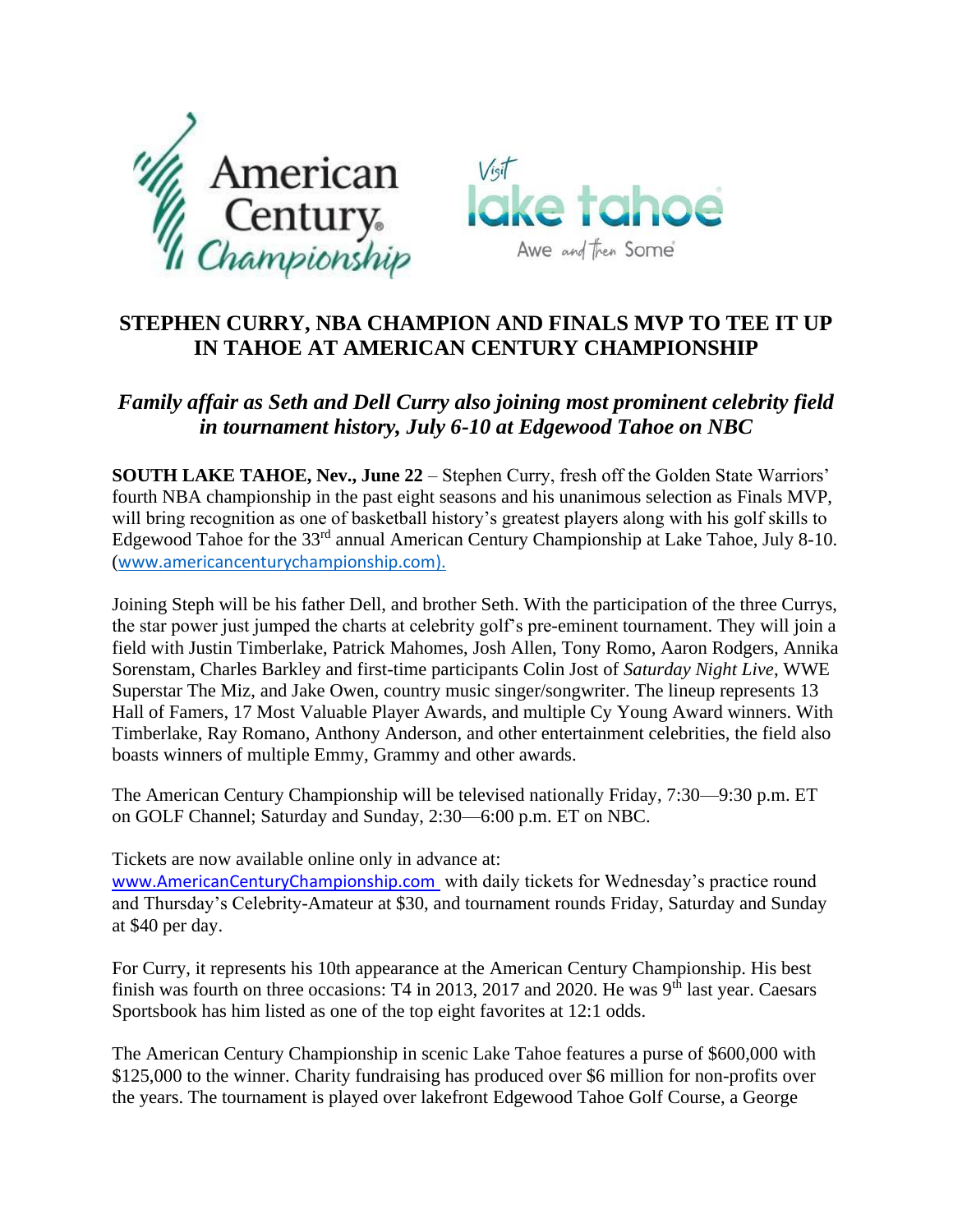Fazio design, with re-design elements from Tom Fazio. It is rated by Golf Digest Magazine as one of "America's Top 100 Golf Courses."

Vinny Del Negro will defend his 2021 title against top celebrity contenders including Annika Sorenstam, one of the greatest professional players in history with 72 LPGA Tour wins and eight Player of the Year Awards; Tony Romo, the former Dallas Cowboys quarterback, current CBS NFL analyst, and two-time winner of the ACC; Mark Mulder, three-time ACC champion and former MLB pitcher; Mardy Fish, 2020 tournament champion, former tennis star and current captain of the U.S. Davis Cup team; and John Smoltz, MLB Hall of Fame pitcher, 2018 U.S. Senior Open qualifier and Fox MLB analyst.

A contingent of 30 NFL stars are in the field together with current quarterbacks Aaron Rodgers, 2021 NFL MVP; and Derek Carr, Las Vegas Raiders. Active players also feature Robbie Gould, 49ers; Adam Thielen, Harrison Smith and Patrick Peterson of the Minnesota Vikings. Hall of Famers feature Michael Strahan, Steve Young, Jerry Rice, Emmitt Smith, Tim Brown, Jerome Bettis, Terrell Davis, Brian Urlacher, and Charles Woodson; as well as former All-Pros Larry Fitzgerald, DeMarcus Ware, Kyle Williams, and Jim McMahon. Also in the field is head coach Mike Vrabel of the Tennessee Titans.

NBA representation includes local favorite Charles Barkley; Del Negro; current Miami Heat star Kyle Lowry and Chicago Bulls guard Alex Caruso, making his tournament debut; and Vince Carter, eight-time All-Star and current ESPN analyst.

Including Annika, women in the field feature Dylan Dreyer, meteorologist for NBC News and The Today Show; Kathryn Tappen, NBC Sports anchor and on-air personality; and Kira K. Dixon, GOLF Channel reporter and 2015 Miss America.

The lineup of entertainers, actors and comedians feature Jost, Miles Teller, Anthony Anderson, Alfonso Ribeiro, Michael Pena, Ray Romano, Rob Riggle, Brian Baumgartner, John O'Hurley, Larry the Cable Guy, Jay DeMarcus, formerly of Rascal Flatts, Jason Scheff, former singer and bassist for Chicago, and Jack Wagner, two-time champion and one of two originals along with Jim McMahon to have played in all 32 American Century Championships.

Major League Baseball players showcase Smoltz, teammate and fellow Hall of Famer Tom Glavine, CC Sabathia, Joe Maurer, Jimmy Rollins, Kevin Millar, Shane Victorino, Tim Wakefield, David Wells, and first timers Jon Lester and Jayson Werth.

The 54-hole competition will test the golf skills of more than 80 players. Additions to the field will be announced leading up to the championship in July. The current tournament field is available [Here](https://americancenturychampionship.com/category/celebrities/).

The 2022 American Century Championship will utilize the Modified Stableford format whereby points are awarded by score per hole.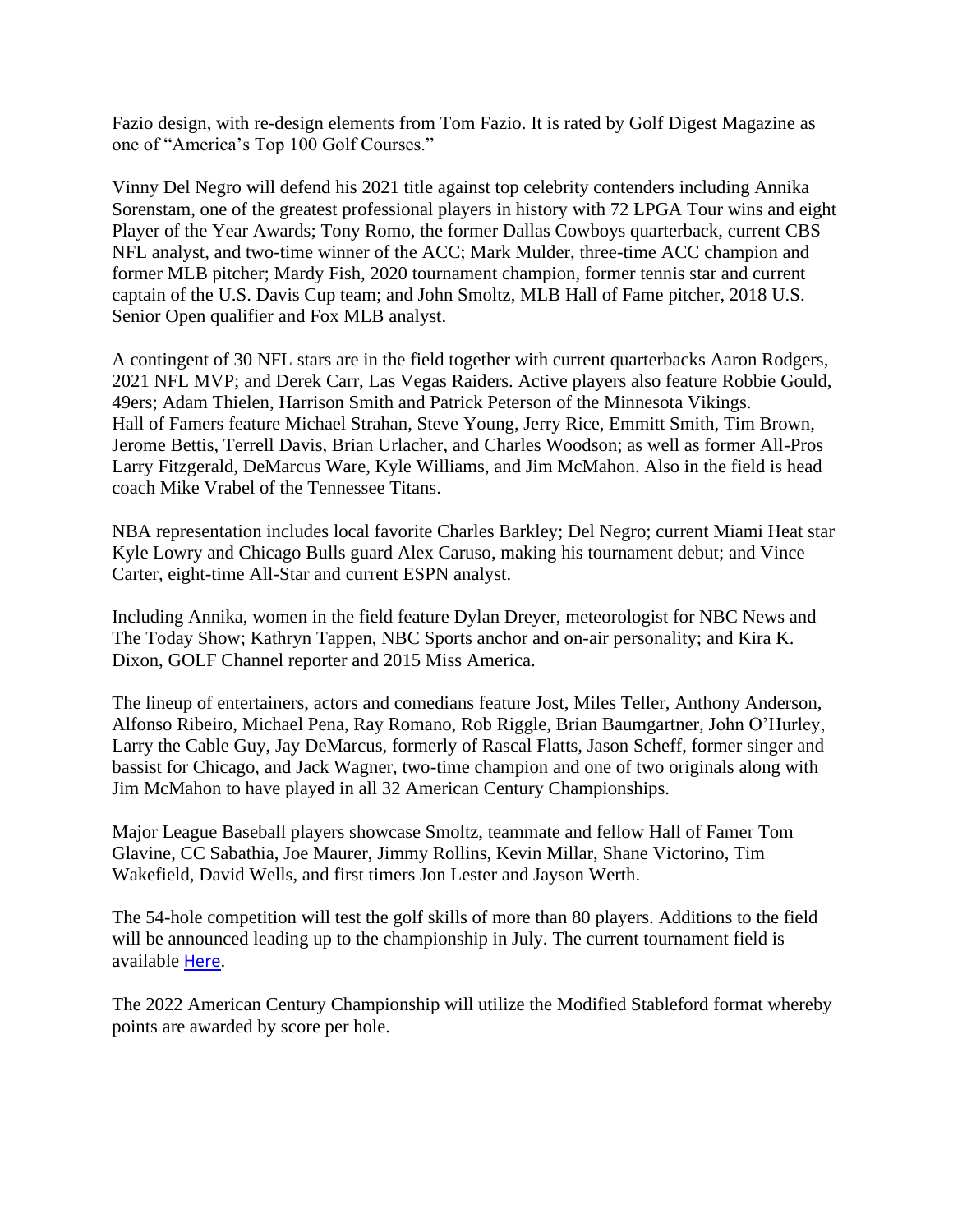American Century Investments, the title sponsor of the championship since 1999, continues its role in partnership with NBC Sports, the Lake Tahoe Visitors Authority**,** Edgewood Tahoe Golf Course and the South Tahoe community.

For the latest details, photos, celebrity tweets and fan contests using #ACCgolf go to @ACChampionship on [Twitter](https://twitter.com/ACChampionship) and [Instagram](https://www.instagram.com/acchampionship/), and [Facebook](https://www.facebook.com/ACChampionship). For tournament information: [www.AmericanCenturyChampionship.com](http://www.americancenturychampionship.com/).



*Golden State Warriors' Stephen Curry returns to the American Century Championship this July in Lake Tahoe, Nev.*

## **About American Century Investments – Tournament Title Sponsor**

American Century Investments is a leading global asset manager focused on delivering investment results and building long-term client relationships while supporting breakthrough medical research. Founded in 1958, American Century Investments' 1,400 employees serve financial professionals, institutions, corporations and individual investors from offices in New York; London; Frankfurt; Hong Kong; Sydney; Santa Clara, Calif.; and Kansas City,